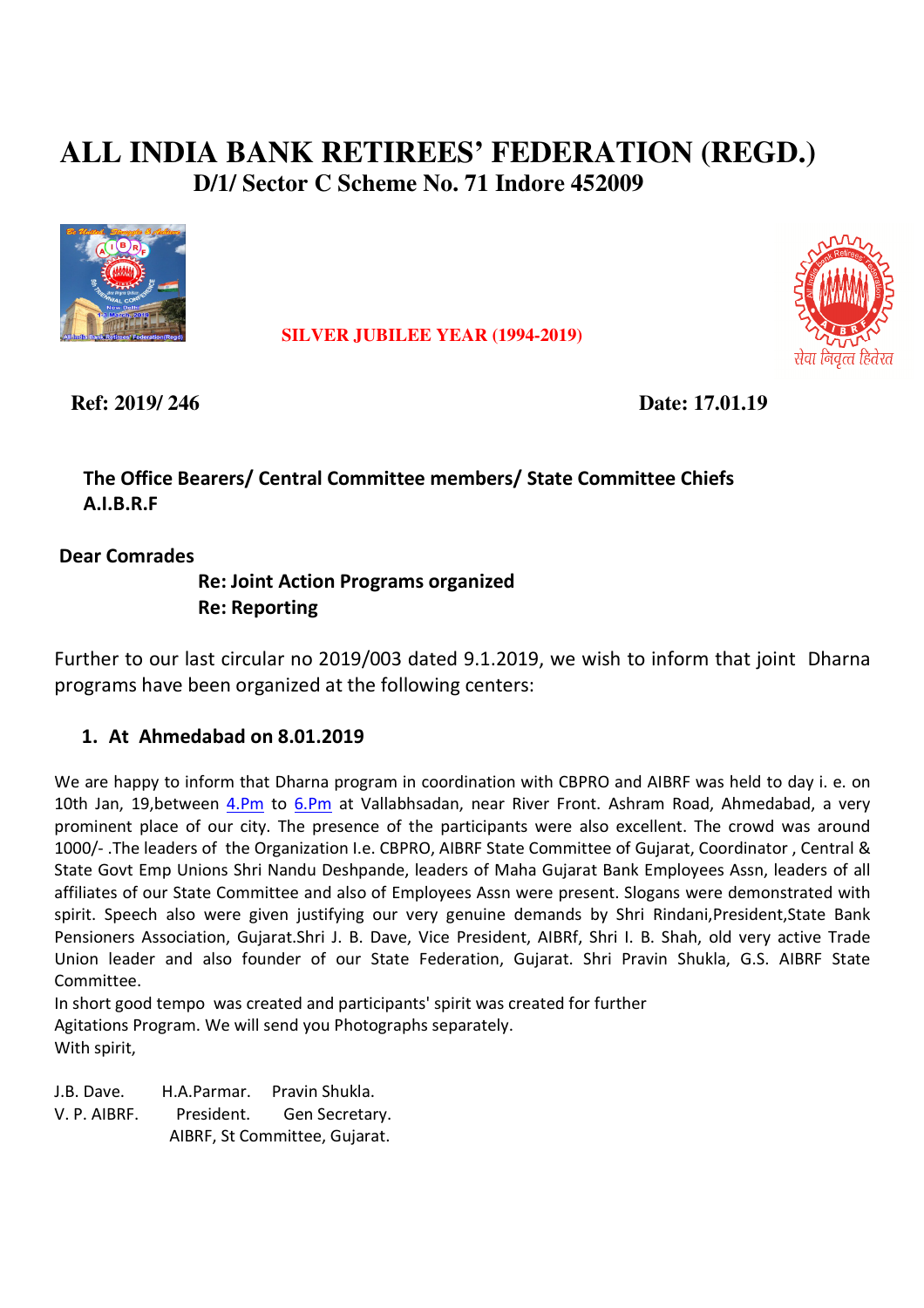### **2. At Chennai on 8.1.2019**

The Demonstration / Dharna held at Chennai on 08.01.2019 is a historic event in the Retirees movement in the city of Chennai, which can not be forgotten and will ever be remembered by the retirees. It is a thundering success. The attendance was surpassed all our expectations. More than 1200 participated.

Com. Franco, General Secretary SBI Pensioners Federation, Chennai Presided the Dharma.

Leaders of serving organization AIBOC, AIBOA & BEFI greeted the Dharma.

Our Deputy General Secretary Com. S.V. Srinivasan, President and General Secretary of AIBPARC State Unit, Representatives from RBONC & other Retirees organization have addressed the gathering. The meeting concluded with vote of thanks by Mr. Saravanamuthu of State Bank of India Pensioners Association, Chennai.

#### **3. In Bihar State on 29.12.2018**

A meeting of leaders of the Bihar State Units of the constituents of CBPRO and AIBRF was held to decide programmes of Dharna/ Rally/ Demonstrations in pursuance of the decision of Joint actions in the Pensioners of office of the local SBI at Patna. The meeting decided to hold the said joint action programme at four centres in the State of Bihar at Patna, Muzaffarpur, Gaya & Bhagalpur on a common date on 29<sup>th</sup> December'18.

In implementation of the above decision, following action programmes have been jointly undertaken under the banner of CBPRO and AIBRF on 29.12.2018 at all the above mentioned four centres-

- 1. Patna: As per the programme large number of Retirees' and Pensioners assembled at the gate of SBI main branch and from there took out a massive procession with their respective banners and shouting slogans on pending issues and passing main thoroughfare of about 3 km in the heart of city culminated in to a rally, which was addressed by the leaders of the joint forum. Electronic and print media persons covered the entire programme.
- 2. Dharna/Demonstrations: At other 3 centres at Muzaffarpur, Gaya & Bhagalpur hundreds of Bank Retirees sat on massive Dharna at prominent centres and staged demonstrations in support of demands.
- 3. Submission of memorandum: Today memorandum on our pending issues addressed to the Hon'ble Prime Minister of India has been submitted to the zonal heads of the four banks with a request to forward the same to the PMO for consideration.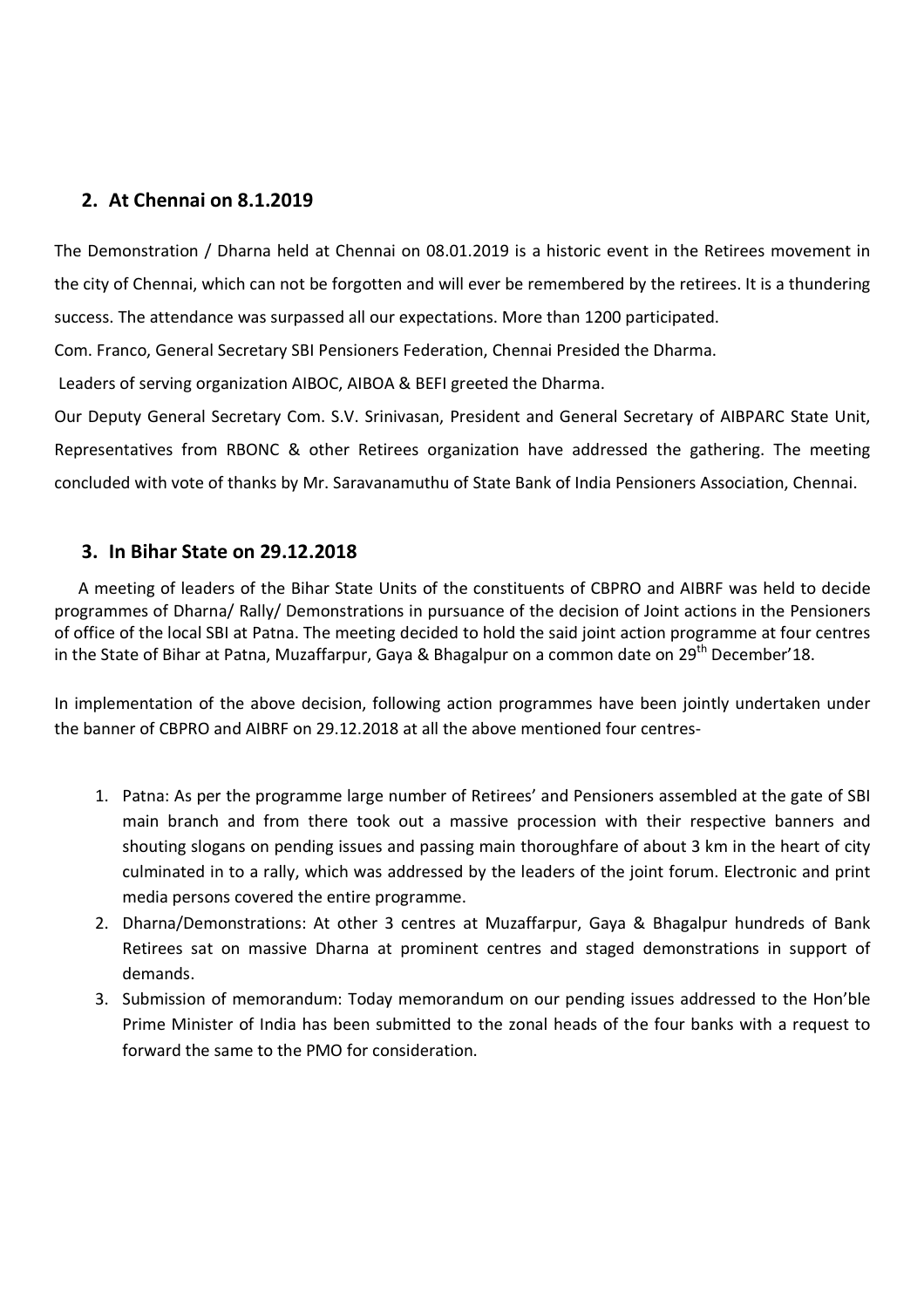#### **4. At Jabalpur on 27.12.2018**

We are pleased to advise that a Dharna was successfully held at Jabalpur on 27th Dec 2018 with participation of Hundreds of Bank Retirees under Banner of CBPRO and AIBRF.

The undersigned was the Convenor of the Joint Action Committee of CBPRO and AIBRF.

#### **5. In the state of Utter Pradesh**

**DHARNA / RALLY IN LUCKNOW** – In order to have a proper coordination and make a very successful Dharna 3 joint meeting of UP State CBPRO – AIBRF officials were held at SBI Pensioners Office where all the constituent were present and after threadbare discussion, everything was finalized and unanimously decided to hold it at Allahabad Bank, Hazaratgani, Lucknow on  $11<sup>th</sup>$  January'19 from 11 AM. For vide coverage /publicity of our program a Joint Press Conference was called on 10<sup>th</sup> January,19 at SBI Pensioners Office where from AIBRF R.K.Agarwal and R.M.Tandon President and General Secretary of FBRA UP, R.K.Dhawan, K.P.Gupta, Anoop Saran & S.R.Mishra Dy. G.S. of FBRA UP were presents apart from others.

**BAREILLY** –Massive Dharna was organized at Bareilly on 28<sup>th</sup> December and memorandum was handed over to Honb'le Union Minister Sri Santosh Gangwar.

**VARANASI** – Grand Dharna was organized on 5<sup>th</sup> January. Since the Varanasi is the constituency of PM as such there is local PMO therefore the memorandum was handed over to UP State Minister Sri Anil Rajbhar at PMO by our delegation.

**SAHARANPUR** – our unit organized a massive Dharna on 8<sup>th</sup> January.

**ALLAHABAD** – our unit holds a grand Dharna on  $10<sup>th</sup>$  January, 2019.

#### **6. In the state of Kerala**

The joint action programme of CBPRO and AIBRF is motivating the entire retirees in our country. It is providing a feeling of oneness and confidence amongst the retirees. In Kerala also enthusiasm is running high. There is en mass participation in all centres where dharnas were conducted. We give hereunder the details of dharna's conducted and proposed to be conducted.

#### **Dharnas Conducted**

- 1. **Trivandrum:** Conducted on 01/12/2018. Inaugurated by Com. Binoy Viswam, Member of Parliament. 500 retirees participated. Representing AIBRF Com. C. Gopinathan Nair addressed. Smt. Jameela Prakasam MLA greeted.
- 2. **Ernakulam:** Conducted on 18/12/2018. Inaugurated by Com. P. Rajeev, Ex Member of Parliament. More than 800 retirees participated. Representing AIBRF Com. K. Sreenivasan addressed the gathering. UFBU State Convenor Com. C.D. Josen greeted.
- 3. **Thodupuzha (Idukki District)** Conducted on 10/01/2019**.**Inaugurated by Sri. Francis George, Ex Member of Parliament. More than 150 retirees participated. Representing AIBRF Com. K. Sreenivasan addressed the gathering.
- 4. **Kollam:** Conducted on 11/01/2019.Inaugurated by Sri. N.K. Premachandran, Member of Parliament. More than 300 retiree's participated. Representative's of AITUC, CITU, INTUC etc. greeted. Representing AIBRF Com. T.M. Mathews and Sri. K.V. Vijayan Pillai addressed.
- 5. **Malappuram:** Conducted on 14/01/2019. Inaugurated by Advocate K.N.A Khader MLA. More than 100 retirees participated. Representing AIBRF Com. John Joseph addressed.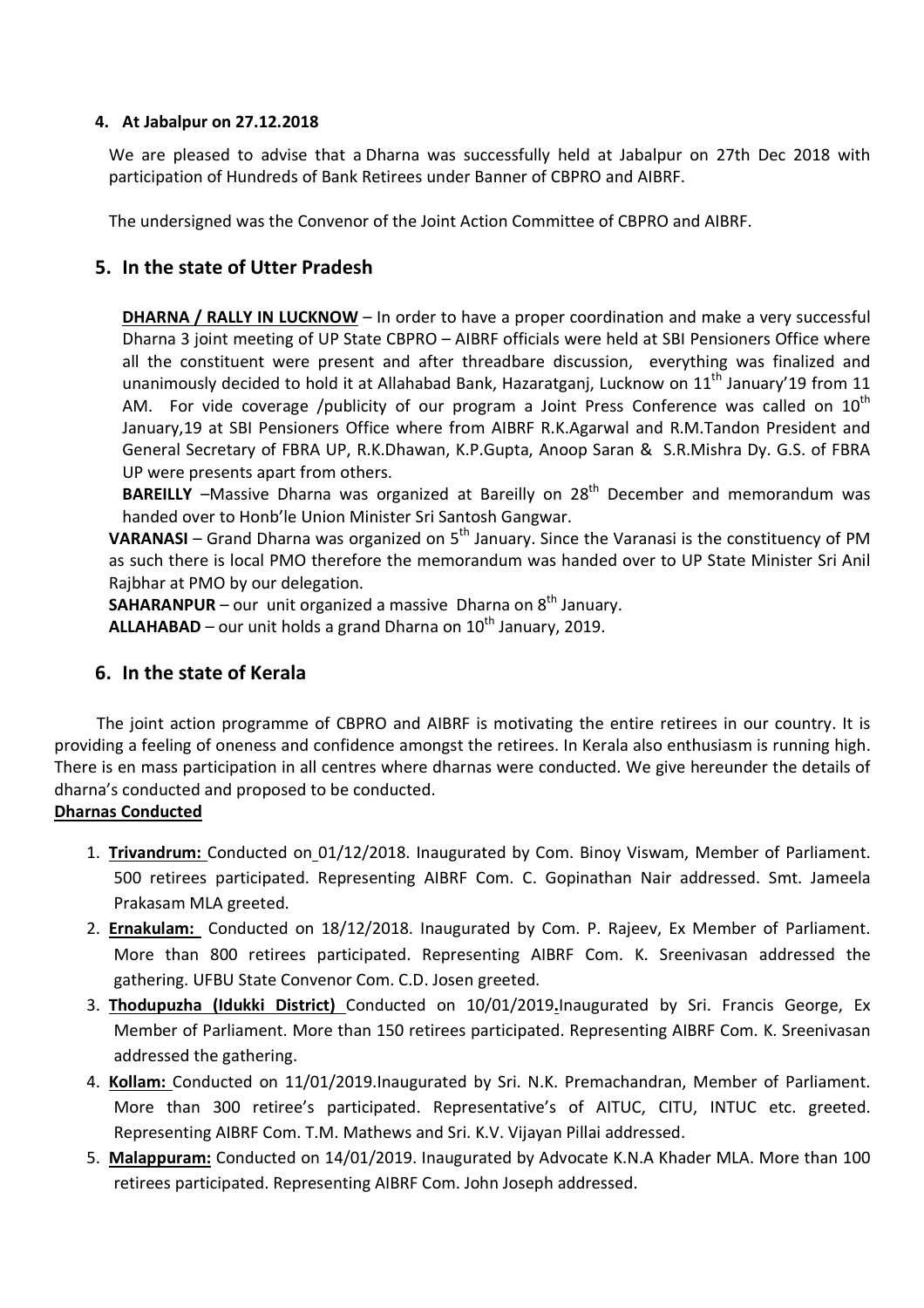6. **Kozhikode:** Conducted on 15/01/2019. Inaugurated by Sri. V.A.N Namboodiri (Trade Union International – pensioners and retirees' office bearer).More than 400 participated. Representing AIBRF Com. V.P. Raghavan and Sri. K. Radhakrishnan addressed.

#### **Dharnas proposed**

- 1. **Palakkad:** To be held on 18/01/2019. To be inaugurated by Sri. K.K. Divakaran All India Secretary, C I T U will inaugurate. Representing AIBRF Sri. K. Sreenivasan will address. Expect more than 400 to participate.
- 2. **Kottayam:** To be held on 22/01/2019.To be inaugurated by Sri. Thiruvanchoor Radhakrishnan, MLA and former Minister of Kerala. Representing AIBRF Com. N.D. Nandakumar will address. Expect more than 300 participants.
- 3. **Kannur:** To be held on 23/01/2019. To be inaugurated by Smt. Sreemathy, Member of Parliament. Representing AIBRF Com. A.C.Madhavan will address. Expect more than 200 participants.
- 4. **Thrissur:** To be held on 01/02/2019. To be inaugurated by Com. K.P. Rajendran, State General Secretary of AITUC. Representing AIBRF Com. John Joseph and Com. A.L. Rappai will address. Expect more than 800 participants.

We are trying to organize Dharnas at Alappuzha and Pathanamthitta Districts also. The dates will be decided later and informed.

In all the Dharnas leaders of Central Trade Unions and UFBU leaders are participating and extending full support to our demands.

We are meeting the Members of Parliament of our state separately and requesting them to take up our issues in the Budget session of Parliament. We shall inform you in due course.

# 7. **In the state of Telangana**

Joint Dharna program was organized in Hyderabad

# 8. **In the state of Andhra Pradesh**

Andhra Pradesh state committee organized joint Dharna program in Vijayawada & 3 other cities in the state.

# **9 In the state of Maharashtra**

At Azad in Mumbai massive Dharna program was organized by CBPRO & Maharashtra state committee of AIBRF on 11.01.2019. More than 1000 bank retirees participated . The gathering was addressed by AIBRF President S.M. Deshpande, SBI Pensioners Association GS Shri Ramesh Babu, DGS AIBRF Shri Ashok Patil, State Committee GS Dr. Jog, UFBU leaders and other leaders from our affiliates. At the end , delegation of retirees went to IBA office and submitted memorandum for appropriate action on it.

On 16.01.2019, Dharna was organized in Nagpur in support of pending demands of AIBRF.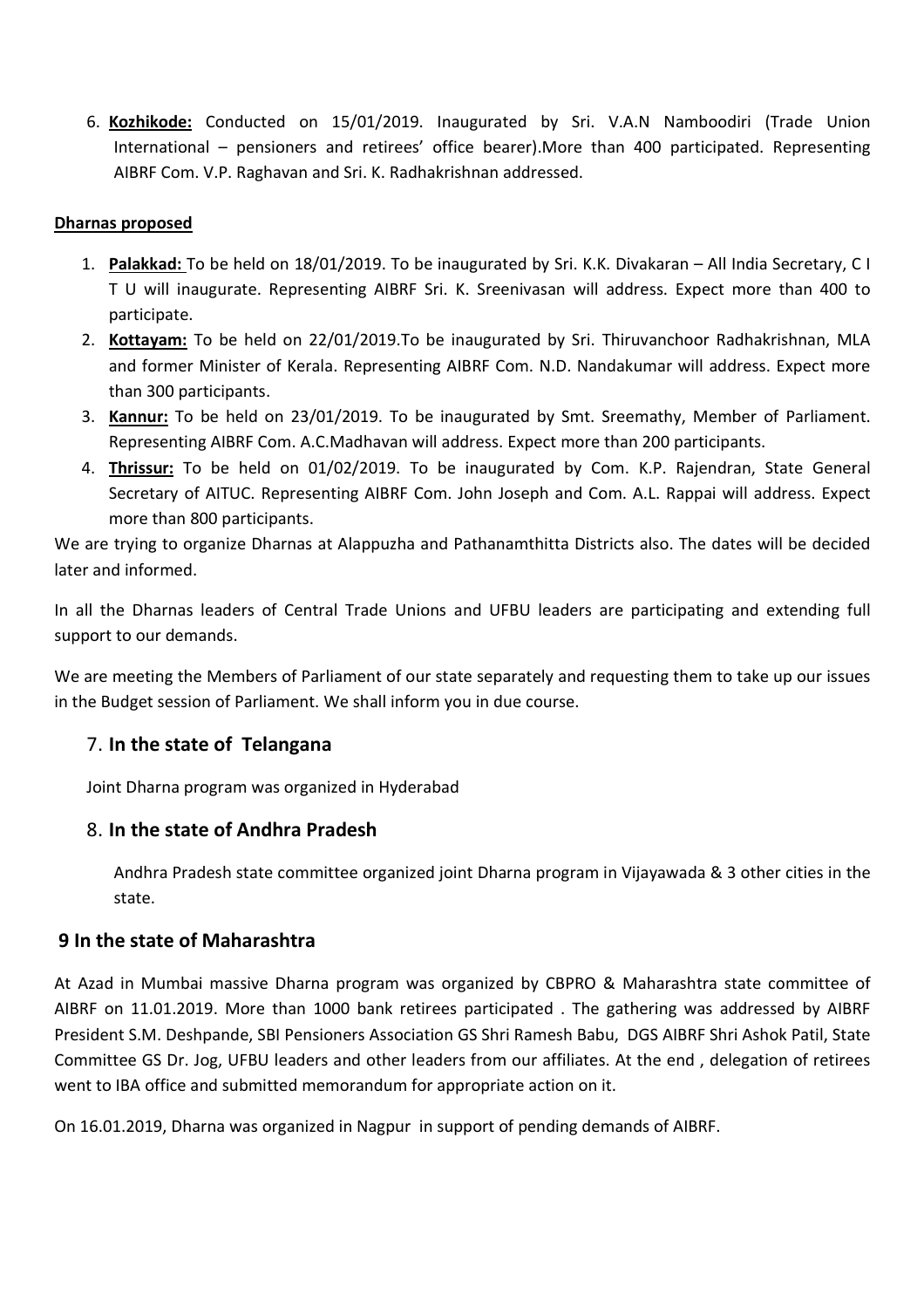#### **HIGHLIGHTS OF JOINT ACTION PROGRAMS & OVEALL ASSESSESSMENT.**

**In this way, first phase of joint action programs have been successfully organized. Main highlights of the joint programs are as under** 

- **(1) First time joint action programs have been organized in support of pending demands of bank retirees.**
- **(2) It has been jointly organized by CBPRO & AIBRF which represent 100 per cent of bank retirees.**
- **(3) These joint programs have been organized in 30 cities during the months of December 2018 & January, 2019.**
- **(4) In these programs about 1 lakh retirees have participated.**
- **(5) Main Dharna programs were organized in the cities of Delhi on 7.01.2019 & in Mumbai on 11.01.2019. In Delhi more than 5000 retirees participated and in Mumbai more than 1000 retirees too part in Dharna programs.**
- **(6) Memorandum addressed to the Prime Minister was submitted to local authorities with the request to forward to PMO for taking appropriate action on them. In Delhi it was submitted to DFS & in Mumbai it was submitted to IBA.**
- **(7) We understand PMO has forwarded our memorandum to IBA for its comments.**
- **(8) Dharna programs have been addressed by Members of Parliament and UFBU leaders at different centers giving their full support on pending issues of bank retirees.**
- **(9) It is seen that some of the important constituents have shown greater commitment and unqualified support to two main pending demands of improvement in family pension and Updation giving improved confidence that this time UFBU constituents would take these demands with all seriousness for solution before conclusion of the settlement.**
- **(10) The impression we have gathered that all concerned including authorities in IBA, DFS UFBU leaders were quite sympathetic on the demand for improvement in Family pension. Considering this we feel that improvement in family pension is distinct reality in the next settlement.**
- **(11) Joint program has given very positive message among membership and has created new hope for solution of pending demands.**

 In conclusion we may say that this Joint Program has been able to largely achieve the organisational object for which it was launched.

 We convey our thanks to all our office bearers, central committee members, affiliates, state committees and membership at large for their support and active participation for making it grant success. We also convey our thanks to CBPRO & its leadership for their support and cooperation.